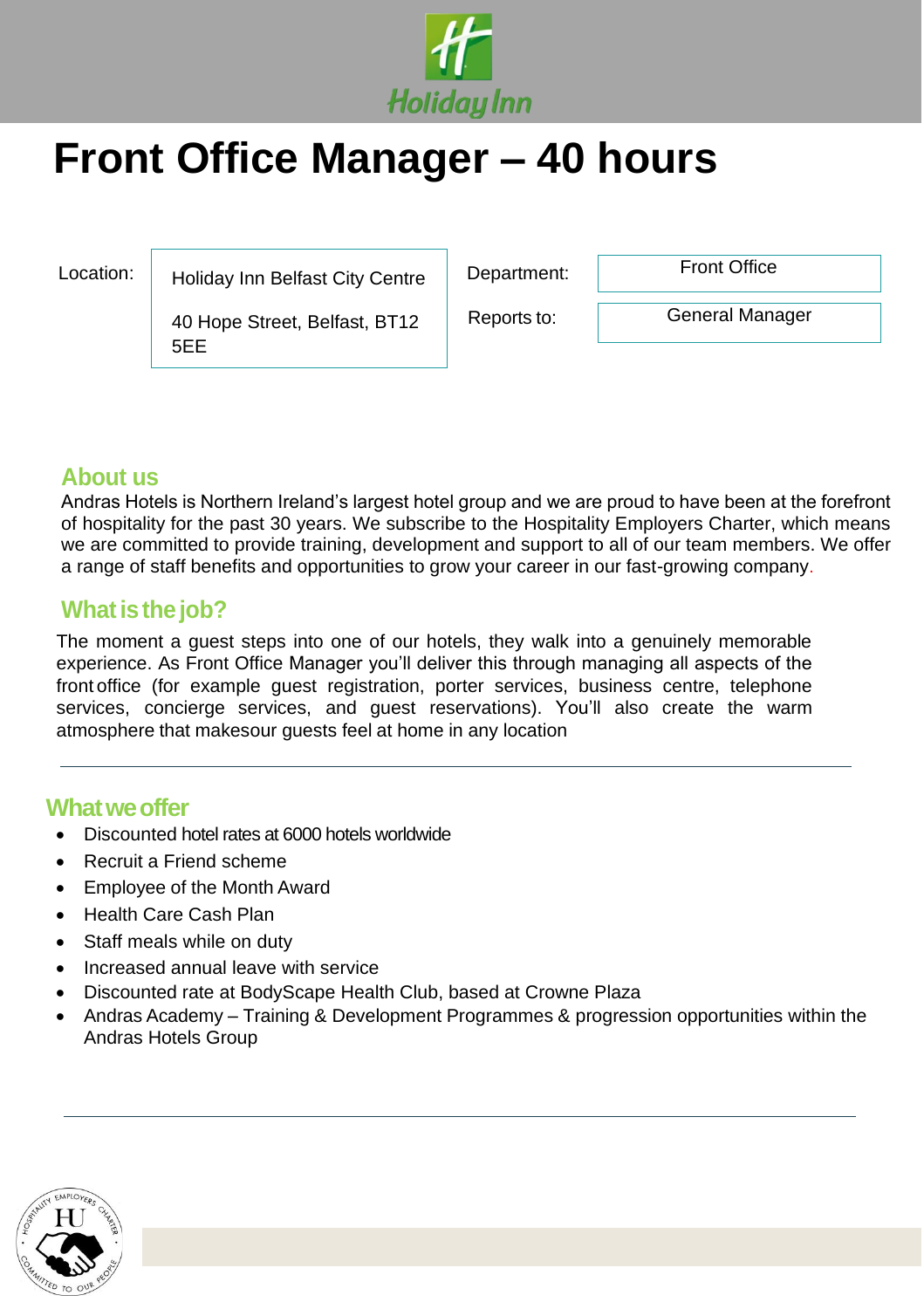

# **Your day to day**

#### People

- Manage day-to-day staffing needs, plan and assign work and establish performance and development goals for team members. Provide mentoring, coaching and regular feedback toimprove team member performance
- Educate and train team members in compliance with federal, state and local laws and safetyregulations. Ensure staff is properly trained and has the tools and equipment to carry out jobduties
- Ensure your team are properly trained on systems, security, service and quality standards

#### Guest Experience

- Ensure your front office team delivers a great service, professional attention and personalrecognition
- Ensure guests are greeted upon arrival and make time to engage with guests. Respond appropriately to guest complaints, solicit feedback and build relationships to drive continuousimprovement in guest satisfaction
- Conduct routine inspections of the front office and public areas and take immediate actions tocorrect any deficiencies

#### **Financial**

- Help prepare annual departmental operating budget and financial plans. Monitor budget and control labour costs and expenses with a focus on rate strategy, building initiatives and inventorymanagement
- Oversee night audit function and preparation of daily financial reports
- Develop plans to increase occupancy and ADR through walk-ins and upselling at the front desk

#### Responsible Business

- Check billing instructions and guest credit for compliance with hotel credit policy and ensure alltransactions are handled in a secure manner
- Train team members on PBX procedures and serve as a central communications point duringemergency/crisis situations; develop and maintain relationships with local fire, police, and emergency personnel
- Perform other duties as assigned. May also serve as manager on duty

#### **Accountabilities**

The Front Office Manager reports into the General Manager and manages the Front office Team that includes receptionists, Front Office Supervisor and Assistant Front Office Manager.